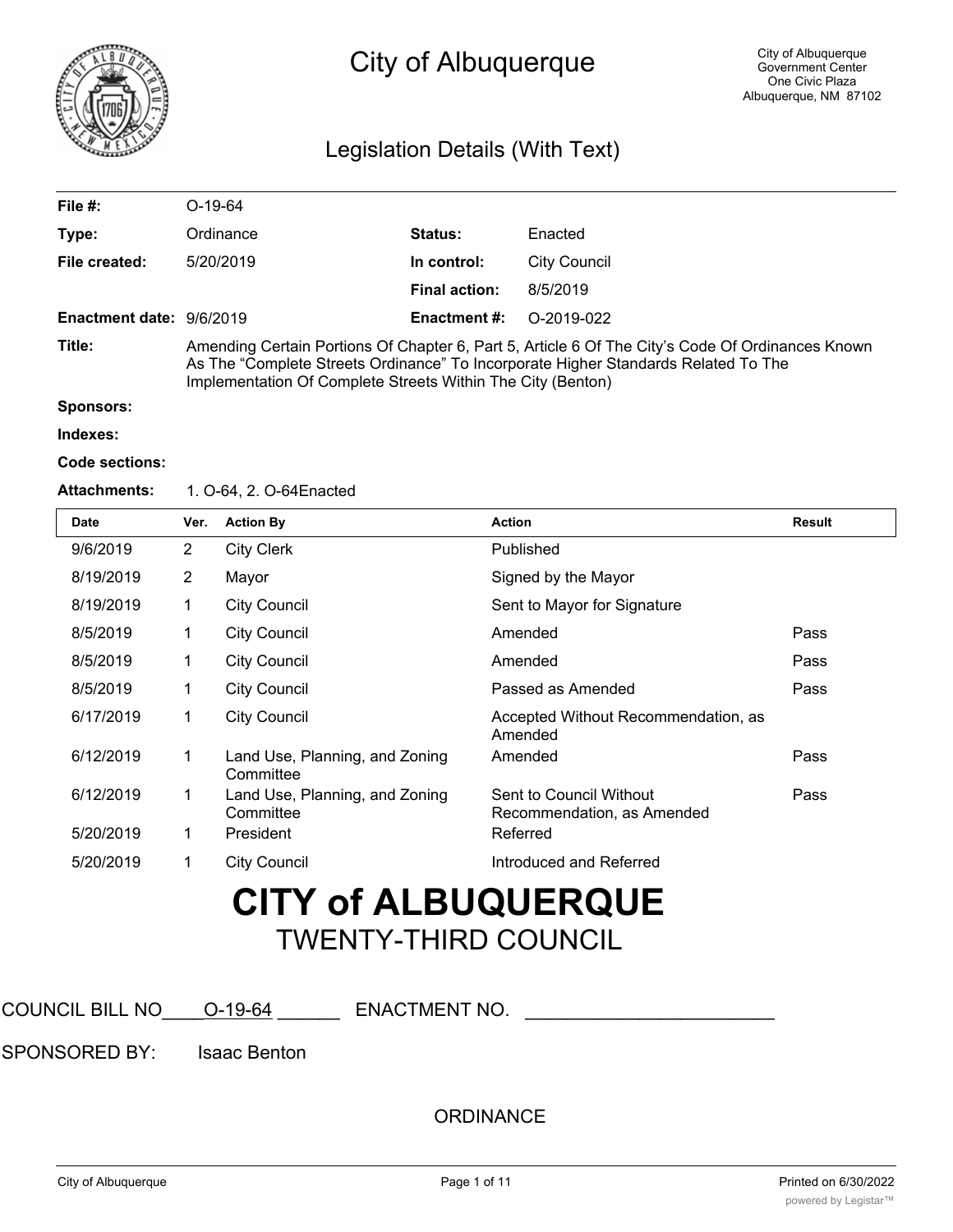Amending Certain Portions Of Chapter 6, Part 5, Article 6 Of The City's Code Of Ordinances Known As The "Complete Streets Ordinance" To Incorporate Higher Standards Related To The Implementation Of Complete Streets Within The City (Benton)

AMENDING CERTAIN PORTIONS OF CHAPTER 6, PART 5, ARTICLE 6 OF THE CITY'S CODE OF ORDINANCES KNOWN AS THE "COMPLETE STREETS ORDINANCE" TO INCORPORATE HIGHER STANDARDS RELATED TO THE IMPLEMENTATION OF COMPLETE STREETS WITHIN THE CITY

Findings and Intent. The City Council hereby finds:

(A) That much of Albuquerque's existing roadway system was built to facilitate access to destinations by personal automobile, resulting in streets that are uninviting and impractical for other users and modes of transportation; and

(B) The City of Albuquerque sees the need to create a complete and connected network for all transportation users.

(C) There is a growing acceptance nationwide of the need for multi-modal roadways that serve motor vehicles, bicyclists, pedestrians, and transit patrons of all ages and abilities; and

(D) That the Complete Streets approach is a nationally recognized framework for designing context-sensitive street facilities that enable efficient travel by all users, including the estimated one third of Americans who do not drive; and

(E) That hundreds of municipalities and more than half of U.S. states have adopted ordinances and policies incorporating Complete Streets Concepts; and

(F) The Vision Zero movement seeks to eliminate all traffic fatalities and severe injuries nationwide - while increasing safe, healthy, equitable mobility for all; and

(G) A strong Complete Streets Policy is essential in any municipality striving to be a Vision Zero city; and

(H) That the Mid Region Council of Governments has a policy requiring that Complete Streets Principles are to be incorporated into the Council of Governments Planning Documents; and

(I) That Complete Streets have been shown to encourage private investments in the properties they serve and foster new land use patterns that bolster economic growth and stability, generate jobs, attract private investment and tourism, create place-making in areas of high activity and can increase retail sales and land values; and

(J) That Complete Streets integrate general purpose roadways, sidewalks, bike lanes,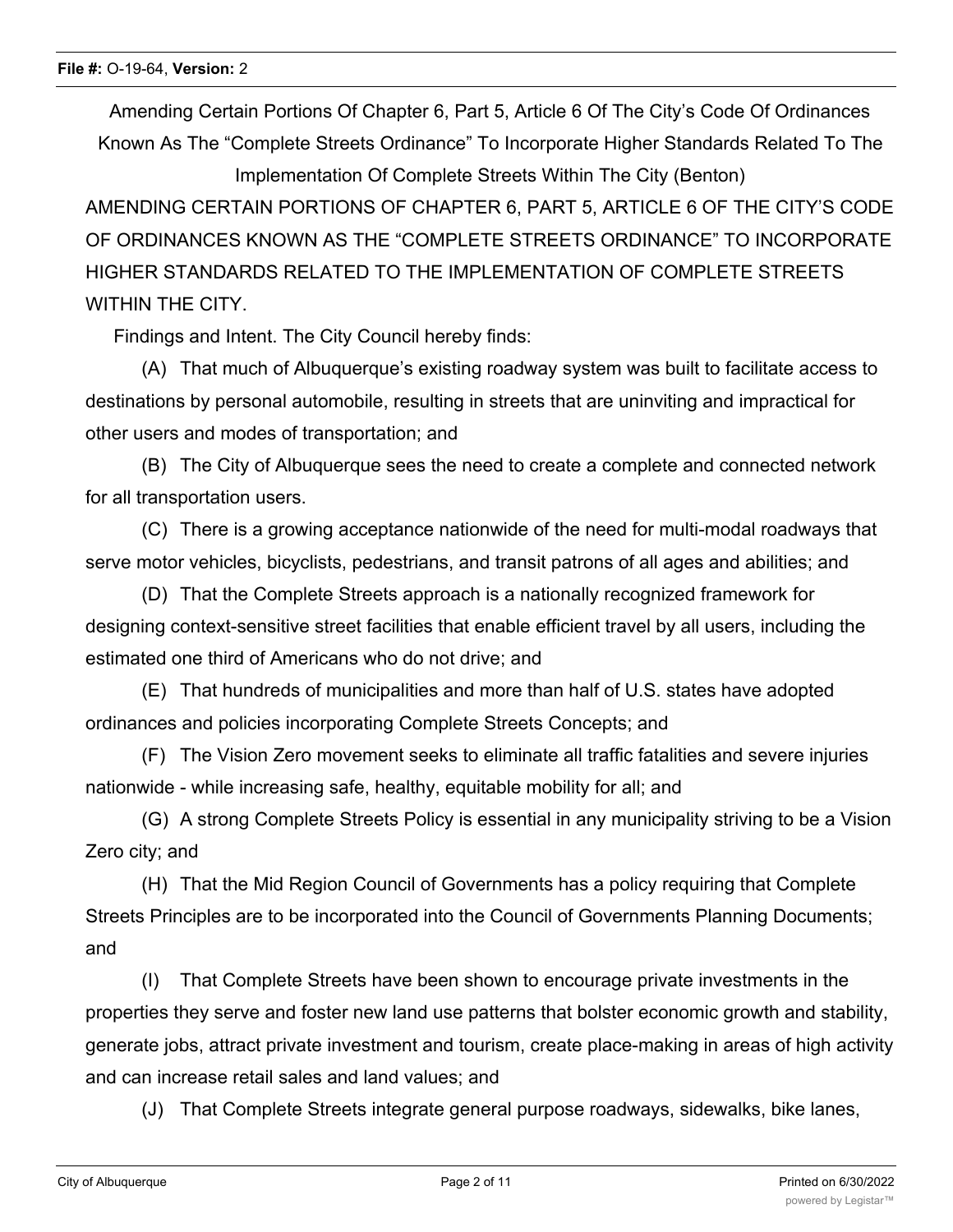transit amenities, traffic calming and convenient crossings to create a balanced transportation system that meets the needs of motorized and non-motorized travelers and persons with disabilities; and

(K) That Complete Streets improve community health by reducing the risk of injuries, encouraging physical activity like walking and bicycling that reduce the incidence of chronic health conditions like obesity and heart disease; and

(L) That Complete Streets promote alternative transportation modes, helping to reduce street network congestion and vehicle emissions and increase the capacity of the transportation network; and

(M) That the City of Albuquerque is pursuing the development of new land-use patterns that are best served by balanced transportation systems that facilitate travel by all users; and the Complete Streets Ordinance establishes key City policies for roadway design to be incorporated into that effort; and

(N) The Albuquerque/Bernalillo County Comprehensive Plan ("the Comprehensive Plan") the City adopted in 2017 contains narrative, goals, policies, and action items related to the importance of Complete Streets; and

(O) Goal 6.2 in the Comprehensive Plan says the City should, "Encourage walking, biking, and transit, especially at peak-hour commuting times, to enhance access and mobility for people of all ages and abilities."; and

(P) Policy 6.2.2 in the Comprehensive Plan (2017) says the City should, "Incorporate Complete Streets concepts and policies into the development, retrofit, and rehabilitation of all transportation infrastructure at all phases, including planning, scoping, design, implementation, and performance monitoring."; and

(Q) Policy 6.2.2.a in the Comprehensive Plan says the City should, "use best practices for multi-modal design."; and

(R) Policy 6.2.2.b in the Comprehensive Plan says the City should, "Minimize conflicts between vehicular traffic and pedestrians and cyclists and incorporate traffic calming and safety measures for pedestrians and bicyclists."; and

(S) Policy 6.2.2.c in the Comprehensive Plan says the City should, "Apply best practices and national design guidance from sources such as the ITE Manual for Context Sensitive Solutions in Designing Major Urban Thoroughfares for Walkable Communities, NACTO Urban Street Design Guide, AASHTO Guide for the Planning, Design, and Operation of Pedestrian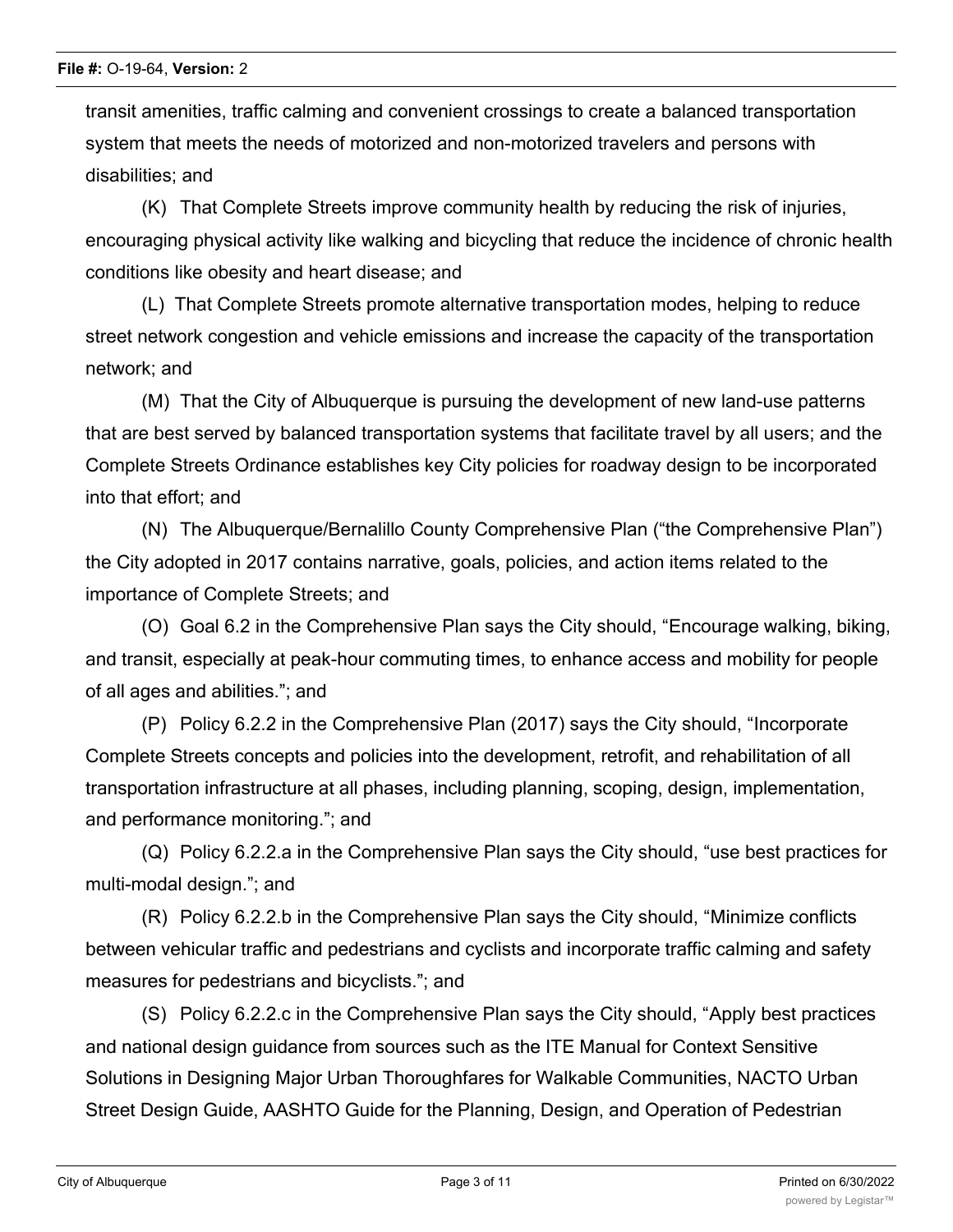Facilities, NACTO Urban Bikeway Design Guide, and AASHTO Guide for the Development of Bicycle Facilities."

(T) Action Item 6.3.1.4 in the Comprehensive Plan says the City should, "Perform before and after studies for projects involving complete streets improvements, lane reduction, restriping, signalization changes, or safety improvements."; and

(U) That multiple street projects aimed at improving accessibility for all users have been successfully completed around the City in recent years, demonstrating the viability of providing for pedestrians, cyclists, transit users and others while minimizing impacts to vehicle travel; and

(V) According to "Dangerous by Design 2019" nationwide, pedestrians residing in low income communities are disproportionately represented in fatal crashes. Low income neighborhoods are significantly less likely to have sidewalks, marked crosswalks, and street design to support safer slower speeds.

(W) That many opportunities remain, especially in established areas of the City, to improve street rights-of-way for all users, especially where pre-scheduled projects, such as resurfacing, provide opportunities to consider new striping configurations; and

(X) That public demand for multi-modal street infrastructure is increasing across a mutigenerational spectrum of people, especially young entrepreneurs and empty-nesters. BE IT ORDAINED BY THE COUNCIL, THE GOVERNING BODY OF THE CITY OF ALBUQUERQUE:

SECTION 1. Section §6-6-5 of ROA 1994 is hereby amended to read as follows: "§6-5-6-1 SHORT TITLE.

SECTION §6-5-6 ROA 1994 shall be known and cited as the "Complete Streets Ordinance". § 6-5-6-2 INTENT AND PURPOSES.

(A) The intent of Article §6-5-6 et seq. is as follows:

(1) To implement and be so interpreted to comply with the New Mexico Municipal Code (§§ 3-60A-10 et seq. NMSA 1978) and the Constitution of the State of New Mexico (Article 10, Section 6).

(2) To express the City's commitment to creating and maintaining Complete Streets within Areas of Change and Consistency and Centers and Corridors as specified by the Albuquerque/Bernalillo County Comprehensive Plan.

(3) For residents and visitors, regardless of their age, ability, gender, ethnicity, or financial resources, to comfortably, safely, and efficiently use the public right-of-way within these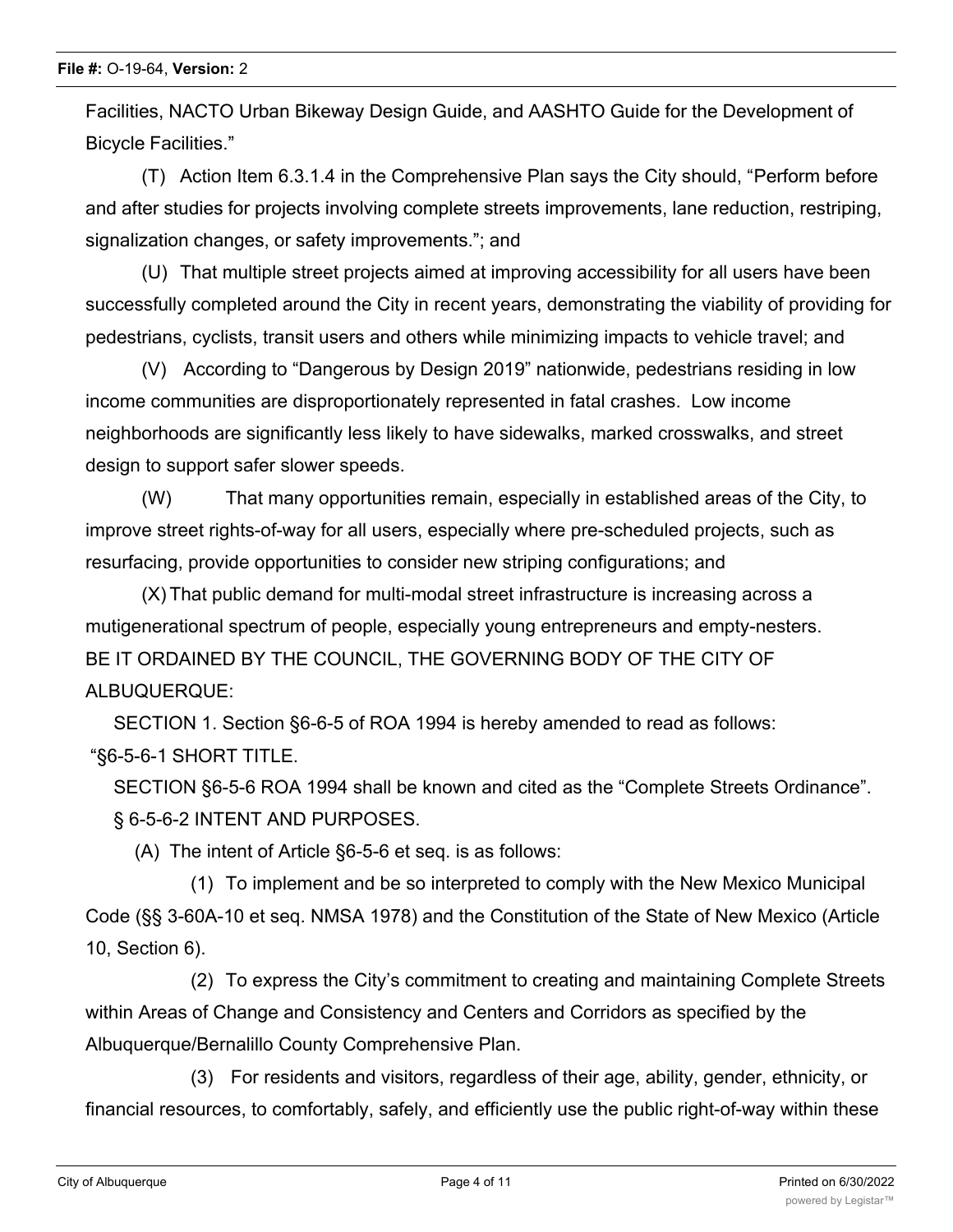corridors and meet their transportation needs regardless of their preferred mode of travel.

(4) To establish the image and identity of street corridors and improve economic activity on those corridors by providing a framework for current and future development that integrates sidewalks, bike facilities, transit amenities, and pedestrian and bicycle crossings into their design.

(5) To accommodate and complement improved streetscapes and pedestrian facilities installed according to the provisions of the City Sidewalk, Drive Pad, Curb and Gutter Ordinance (§ 6-5-5-1 ROA 1994), the Street Tree Ordinance (§ 6-6-2-1 ROA 1994) and the Americans with Disabilities Act (ADA).

This Article is adopted pursuant to the authority set forth in Article 1 of the Charter of the City of Albuquerque, which was adopted at a special election on June 29, 1971, pursuant to Article 10, Section 6 of the Constitution of the State of New Mexico and pursuant to the authority set forth in Sections 3-19-12 and Sections 3-20-1 to 3-20-16 NMSA 1978.

§6-5-6-4 APPLICABILITY.

This Article shall apply to all roadways and or segments of a roadway on City right-of-way which meet the following criteria:

(A) Are located within the Albuquerque City limits and are listed on the Mid Region Council of Governments Current Roadway Functional Classification Map; or

(B) Designated a Complete Street by Resolution of the City Council or action of the Mayor. § 6-5-6-5 DEFINITIONS.

COMPLETE STREETS: A roadway with Cross-Sections (including public right of way and public or private easements abutting a public right of way that are designated for a roadway) built at a human scale, designed and operated for equal access by all users, including pedestrians, bicyclists, motorists and transit riders of all ages and abilities, to allow comfortable and convenient street crossings, and pedestrian access to adjacent land uses. Complete Streets components include, but are not limited to, sidewalks, bike lanes, dedicated bus lanes, comfortable and accessible public transportation stops, frequent and comfortable pedestrian crossing opportunities, median pedestrian islands, accessible pedestrian signals, curb extensions and pedestrian bulb-outs, reduced travel lane widths determined by the design speed of the roadway, context-appropriate curb return radii, roundabouts, or other features that accommodate efficient multimodal travel.

CONNECTIVITY: Frequency by which streets or roadways intersect, or how closely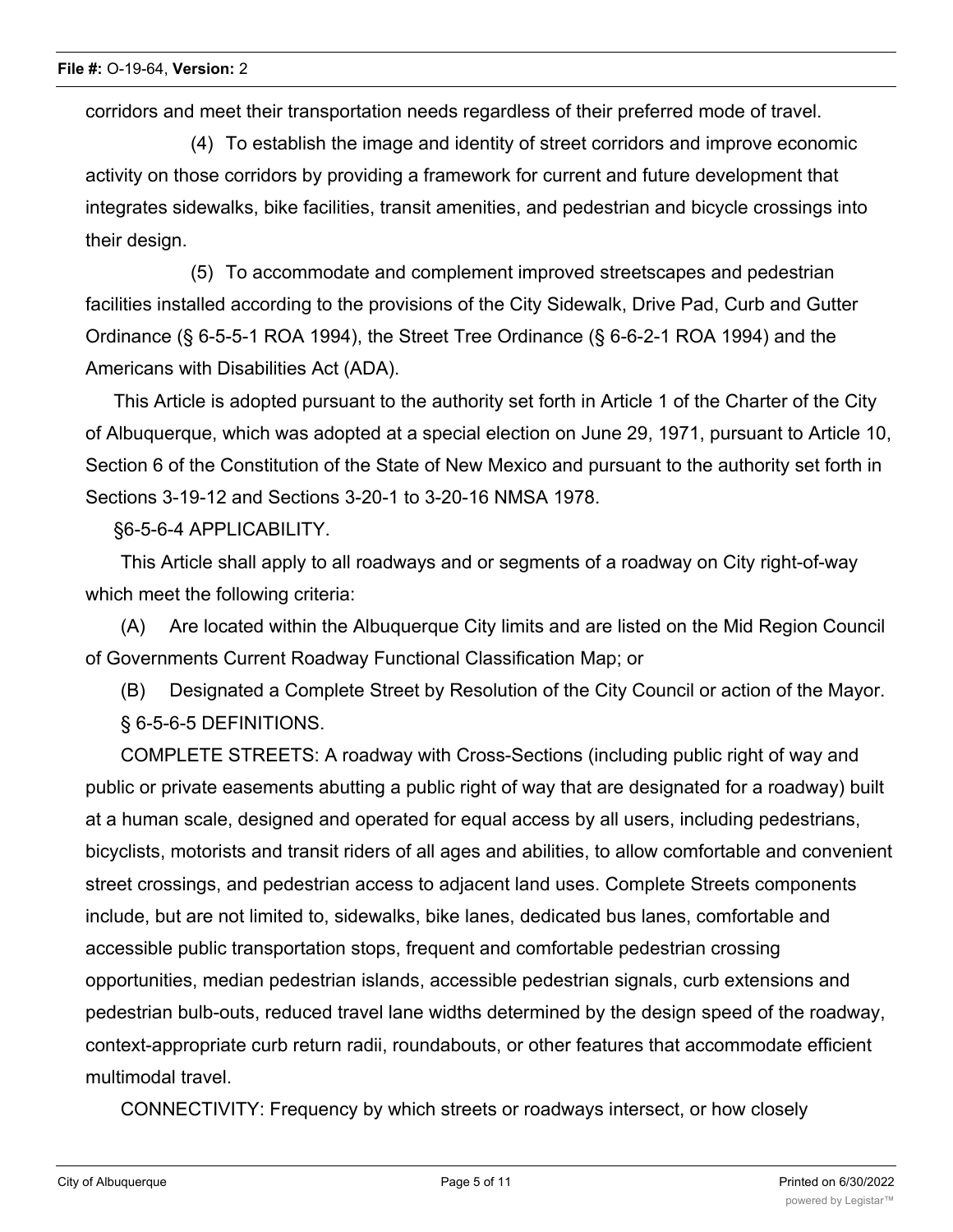intersections are spaced.

CONTEXT SENSITIVE DESIGN: Design that seeks to balance the need to move vehicles efficiently with other outcomes specific to communities and neighboring properties through which a street passes, such as placemaking, pedestrian-friendliness, historic preservation and economic development.

MULTIMODAL LEVEL OF SERVICE: A set of indicators published by the National Academy of Sciences, National Highway Cooperative Research Board through "Report 616 and any successor document" used to evaluate the convenience and comfort of facilities for transit users, pedestrians, bicyclists and other non-motorized users of the public right of way. These may include, but are not limited to: the connectivity of sidewalks and paths throughout an area, the availability and convenience of road crossings for pedestrians, the separation of non-motorized traffic from motorized traffic, (e.g. sidewalk widths and distance from traffic lanes, presences of separators like bollards or trees), motorized traffic speed control (e.g. traffic calming features), way finding, sense of security (e.g. visibility and lighting of sidewalks), transit stations, and weather protection.

LOW-INCOME COMMUNITY: "Low-Income Community" means any population census tract that meets one of the following criteria, as reported in the most recent decennial census published by the U.S. Bureau of the Census:

a. The poverty rate for the census tract is at least 20 percent, or

b. In the case of a low-income community located within a metropolitan area, the MFI for such tract does not exceed 80 percent of statewide MFI or metropolitan area MFI. MODERATE-INCOME COMMUNITY: "Moderate-Income Community" means any population whose incomes are between 81 percent and 95 percent of the median income for the area.

§6-5-6-6 GENERAL POLICY

(A) The following complete streets principles shall apply to all projects that alter or otherwise affect streets that are within the jurisdiction of this ordinance. All applicable provisions that further the concept of Complete Streets within the Development Process Manual and the Capital Implementation Program must also be considered.

(1) The overarching goal of any project that affects street configurations, signalizations, and all other design features shall be based on improving Multimodal Level of Service (MLOS) as described in the National Cooperative Highway Research Program's Report 616, Multimodal Level of Service Analysis for Urban Streets and generally defined as comfortable and efficient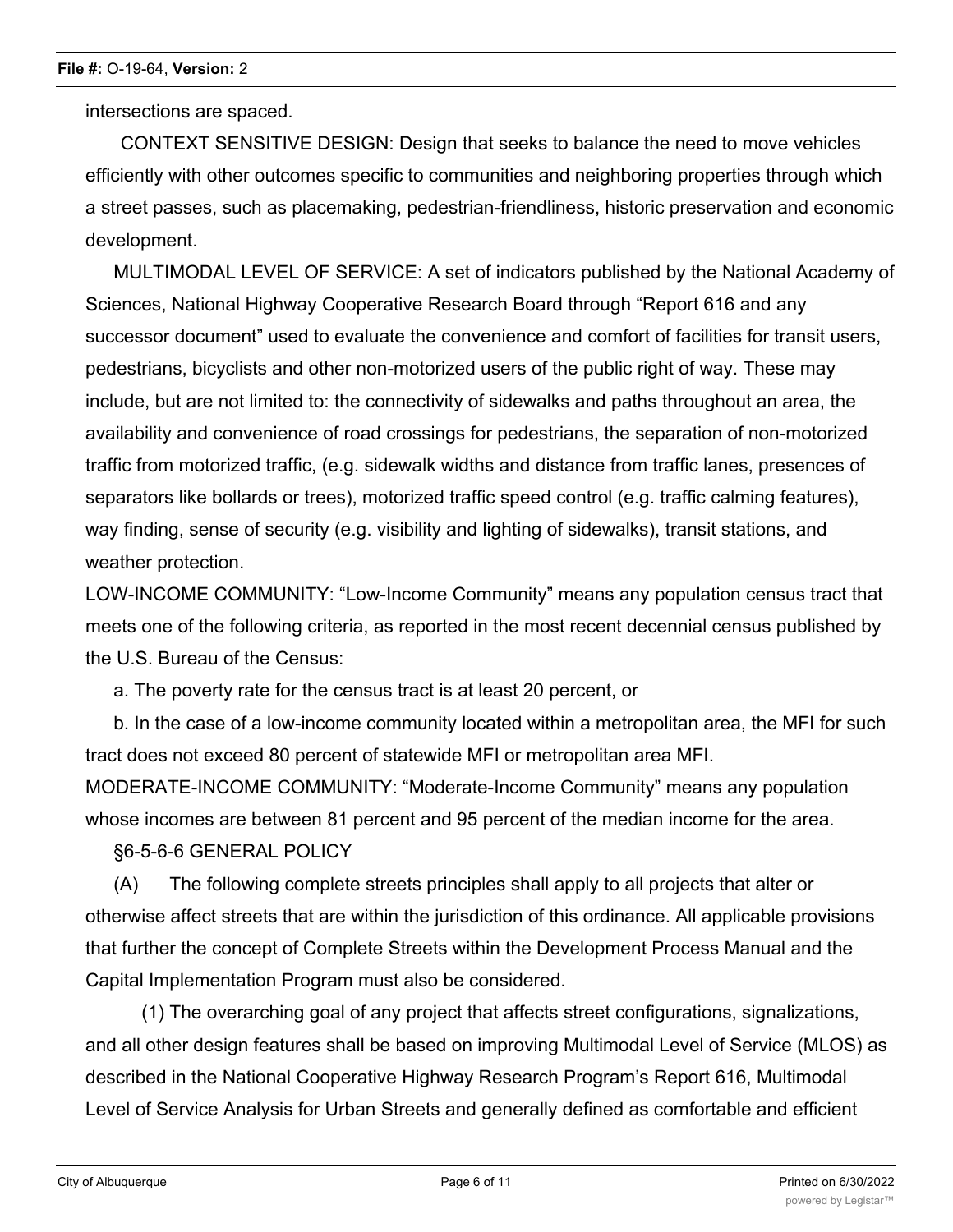accommodations for all users.

(2) The City shall consider how the project will impact the surrounding community and must work to avoid or mitigate any negative consequences. Any mitigation efforts must be consistent with the Complete Streets Ordinance.

(3) On-street bicycle facilities shall be designed and implemented as identified by the Mid-Region Council of Governments' Long Range Bikeway System Map, and the Albuquerque Bikeways and Trails Facility Plan. All projects on any roadway shall include appropriate measures to facilitate the crossing of bicycle traffic wherever a designated bicycle facility crosses the street.

(4) On roadways that serve industrial and/or freight uses, complete streets improvements that are consistent with freight mobility and support other modes of travel shall be considered.

(5) Vehicle lane widths shall be governed by the tables for General Parameters for Arterial Thoroughfares and Collector Thoroughfares as established in the Manual for Context Sensitive Solutions in Designing Major Urban Thoroughfares for Walkable Communities published by the Institute of Transportation Engineers (ITE) and or any successor documents or standards that may result from amendments or replacements. Urban streets with vehicle lane widths exceeding 12 feet are strongly discouraged, except where motor vehicles and bicycles share lanes on Bicycle Routes designated by the Mid-Region Council of Governments' Long Range Bikeway System Map.

(6) Mid-block Pedestrian Crossings are encouraged and may be installed as necessary for a project to meet the intent of this ordinance under the criteria established in the Manual on Traffic Control Devices (MUTCD) Chapter 3B-18, the Urban Street Design Guide of the National Association of City Traffic Officials (NACTO), and the Guide for the Planning Design and Operation of Pedestrian Facilities by the American Association of State Highway and Transportation Officials (AASHTO). Unsignalized mid-block crossings are permitted where warranted and should be clearly marked by signs and other high-visibility features. Where necessary, mid-block pedestrian crossings shall be controlled by pedestrian-activated conventional traffic signals or pedestrian hybrid beacons (PHB).

(7) Curb cuts serving access points blocked by walls, fences or other structures that prohibit entry to a lot shall be replaced with curb, gutter and sidewalk as part of any roadway project.

(8) Roadway projects, excluding routine maintenance projects, which are only intended to maintain the current condition of the roadway, not including the City's annual roadway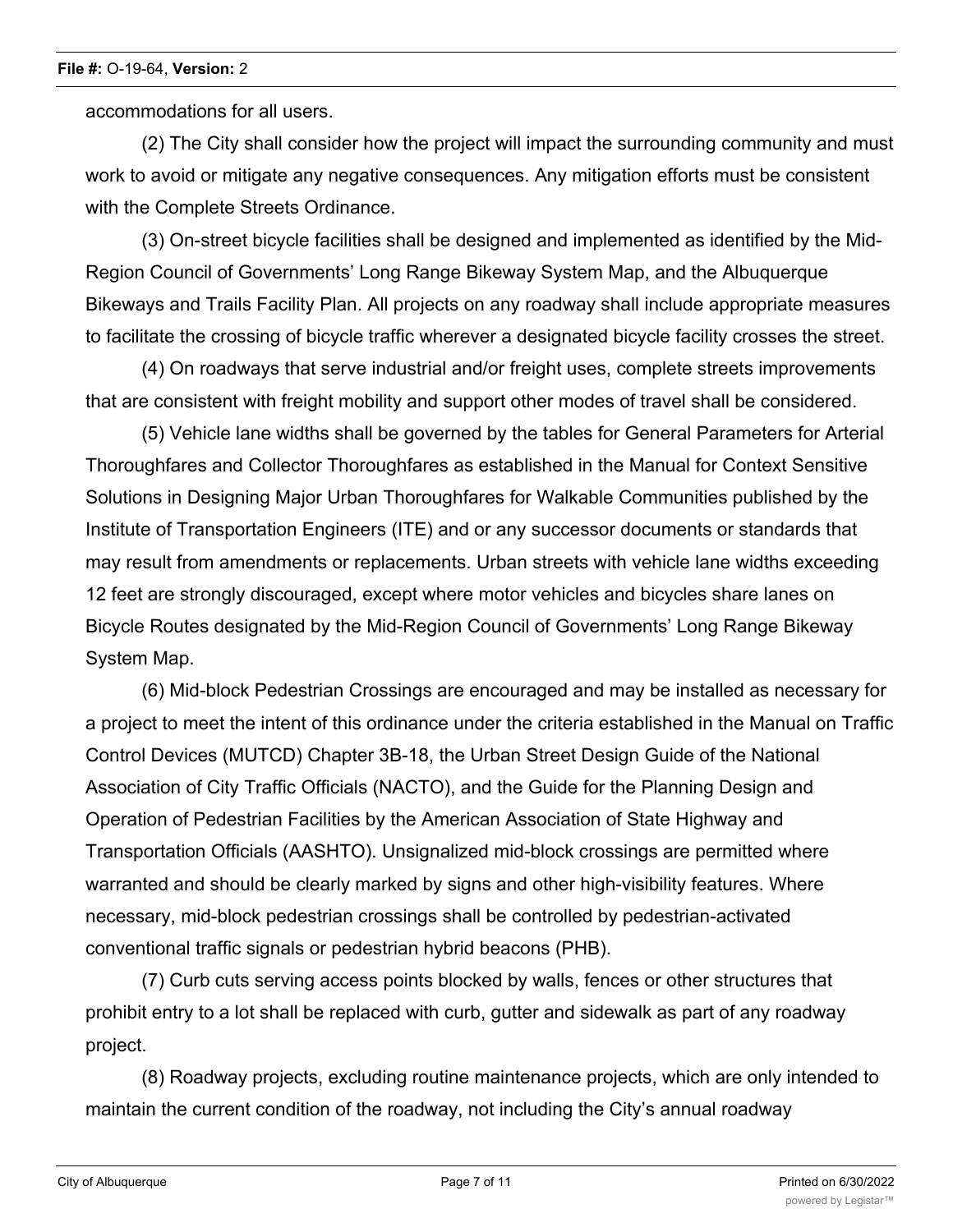rehabilitation program, shall be designed to mitigate existing, insufficient multi-modal facilities including bicycle lanes which do not meet minimum engineering criteria for width.

(9) The City shall provide accommodations, to the extent possible, for all modes of transportation to continue during the construction or repair work.

(10) Roadway projects on arterial corridors shall prioritize the comfort of multimodal users by using traffic calming techniques, such as narrowing traffic lanes, and by providing buffers between vehicle traffic and pedestrian and bicycle facilities where possible. This may include striped buffers, adding parallel parking where it does not currently exist or installing parallel stripes delineating existing parking lanes.

### SECTION 2. PROJECT COMPLIANCE

(A) Any departments pursuing projects that alter or otherwise affect streets shall work collaboratively on an annual basis to determine, identify and include prioritization of projects in communities with low-to-moderate income, high proportions of elderly citizens, high proportions of citizens with disabilities. The low-to-moderate income community criteria is one of the many factors that shall be taken into consideration when identifying and selecting project prioritization under this ordinance and shall not be the sole determinant. Other factors or criteria that shall be taken into consideration include traffic fatalities, aging infrastructure, creating safe and efficient access for older adults and people with disabilities, and any other factors that enhance and improve public safety and health. The City shall develop a process of data collection and analysis for such prioritization and documentation. After such analysis, the City shall post the plan online for public feedback, including information regarding projects that alter or otherwise affect streets. This information shall include project scope, schedule, funding, and an identifier for how those projects in low-to-moderate income areas are prioritized. The report shall include how the process to create the list was evaluated.

(B) All major projects involving streets under the authority of this ordinance, including road construction, resurfacing, reconstruction of sidewalks or restriping, shall be considered an opportunity to either retrofit existing streets or construct new streets consistent with the principles of this ordinance.

(C) The Department of Municipal Development shall annually submit a memorandum to the City Council listing upcoming projects, to include scheduled Street Maintenance Program projects such as resurfacing and other projects including reconstruction, curb, gutter and sidewalk repair or capital improvement projects. This memorandum shall detail how those projects will be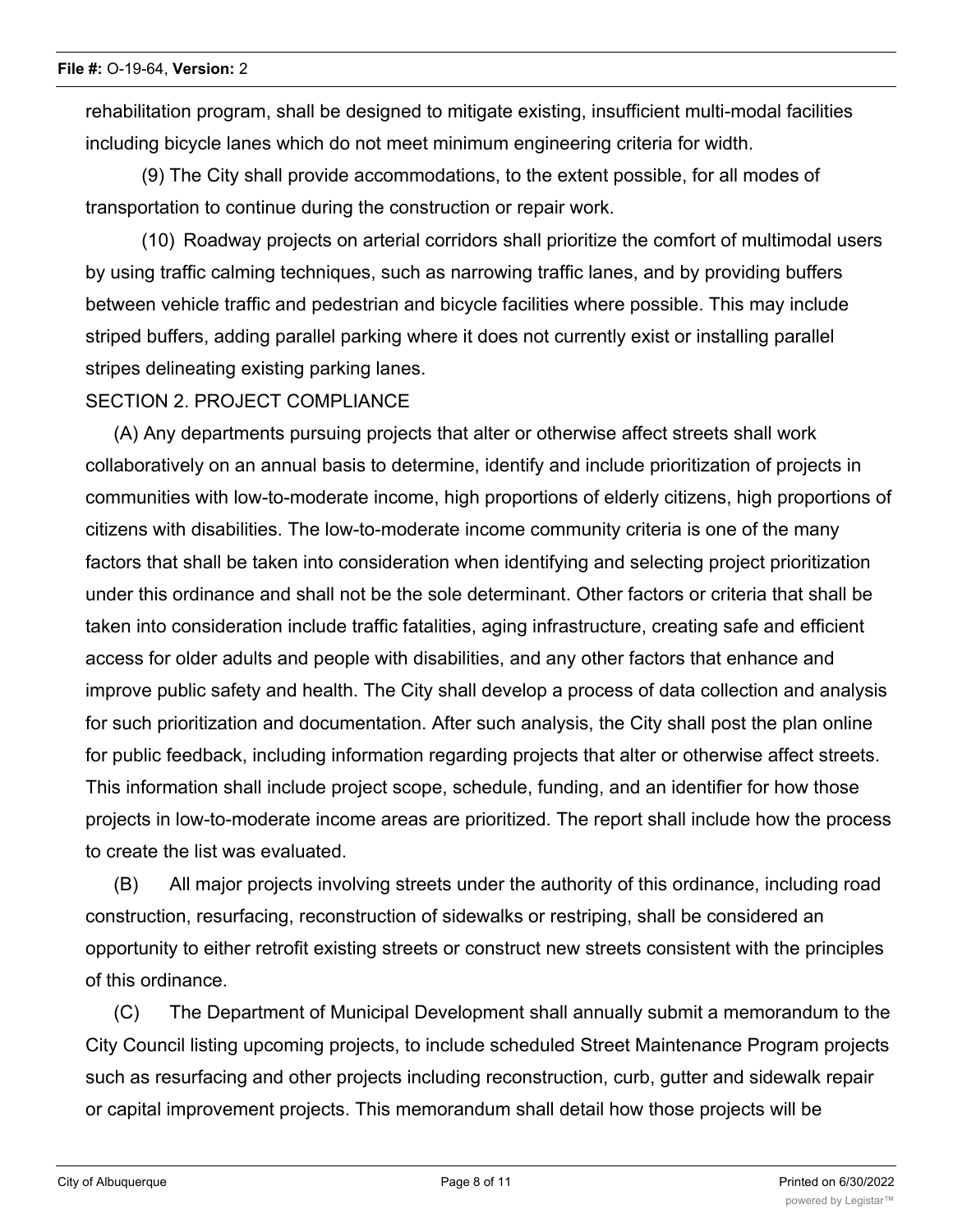consistent with the principles of this ordinance and shall indicate:

(1) The location, scope and estimated cost of the project.

(2) Whether the project is to be implemented under the Street Maintenance program or by the Engineering Division.

(3) How the project incorporates any existing policies for street improvements established by corridor, neighborhood, or area land use plans, or the reasons for which implementing such recommendations is not reasonable.

(4) How the project complies with the context-sensitive standards in the Development Process Manual.

(5) All Complete Streets improvements recommended by the Department of Municipal Development for inclusion as part of the project.

(6) Whether and when the improvements can be implemented through the existing revenues available for maintenance projects or Capital Improvement Program.

(7) Other potential funding sources that may be required.

(D) Projects may be exempted in part from the requirements of this ordinance upon review by the Director of Municipal Development or his/her designee, provided they meet one or more of the following criteria;

a. Existing adopted ordinances and policies affecting the street preclude a certain use (e.g. non-motorized vehicles).

b. The project is a routine maintenance activity that does not involve resurfacing, restriping or reconfiguring the street. Examples of exempt projects include patching, sidewalk repair or cleaning.

c. The project is limited by available publicly owned right-of-way.

d. The project is located on state or federal right-of-way, the City has made an effort to obtain permission for certain features compliant with the provisions of §6-5-6, and the agency with control of the right of way has indicated they will not permit requested features.

(E) All proposed exceptions must be justified in writing by the requestor of the exception based on the criteria above, based upon engineering judgement, and be made available to the public. The City Council may, by resolution, designate certain corridors or street segments for Complete Streets improvements. The resolution shall:

a. Establish the transportation modes to be prioritized or accommodated on the affected corridor.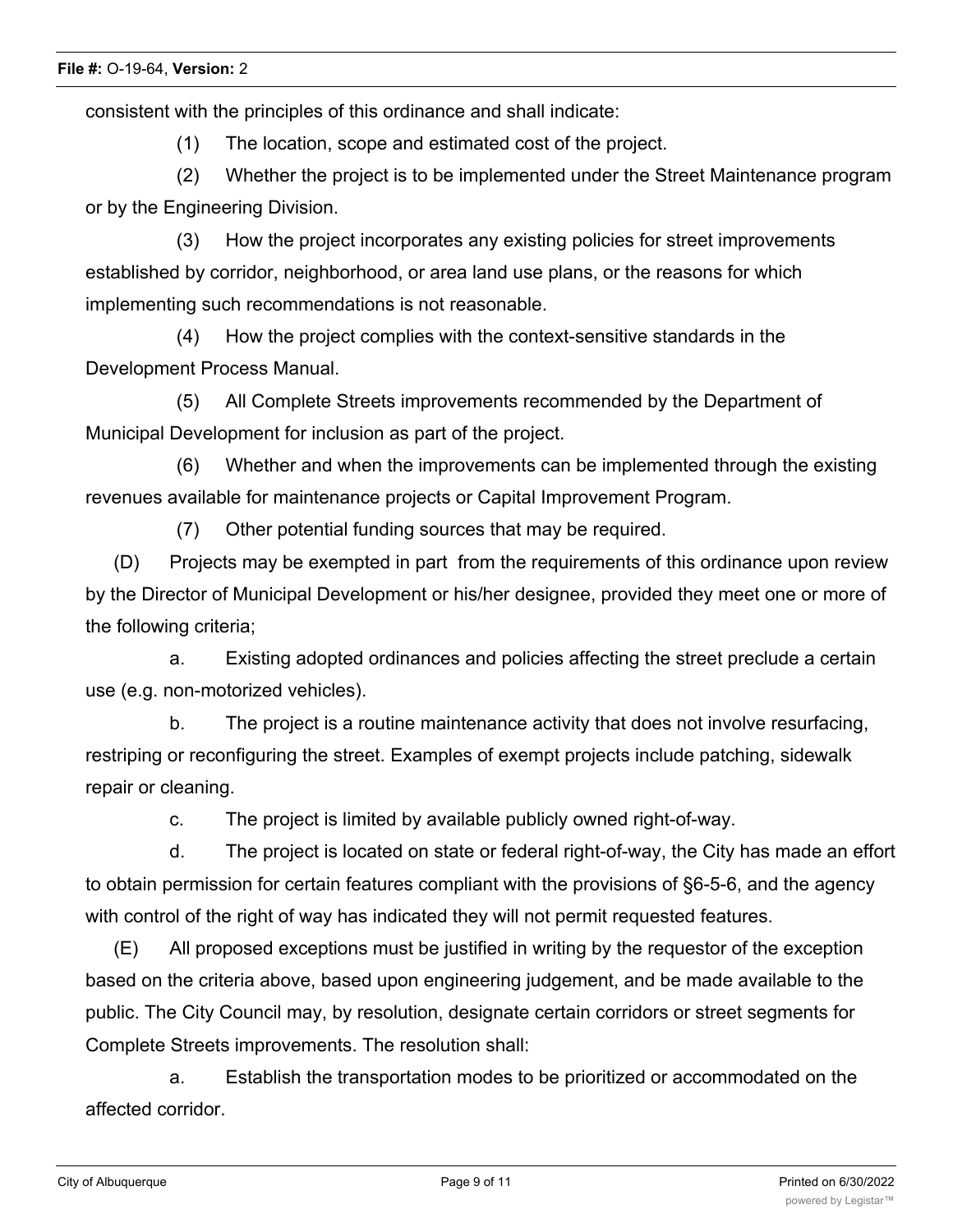b. Provide an estimate of costs to plan, design, engineer and construct the improvements; and funding sources for the project.

(F) Design and engineering of streets, sidewalks, bikeways and other facilities shall follow the relevant standards set forth in the following documents or any successor documents or standards that may result from their amendment or replacement:

(1) Urban Street Design Guide of the National Association of City Traffic Officials (NACTO).

(2) Urban Bikeway Design Guide of the National Association of City Traffic Officials (NACTO).

(3) Guide for the Planning Design and Operation of Pedestrian Facilities by the American Association of State Highway and Transportation Officials (AASHTO).

(4) Guide for the Development of Bicycle Facilities by the American Association of State Highway and Transportation Officials (AASHTO).

(5) Manual for Context Sensitive Solutions in Designing Major Urban Thoroughfares for Walkable Communities published by the Institute of Transportation Engineers  $(ITE).$ 

(6) Report 616, Multi-Modal Level of Service Analysis for Urban Streets, National Cooperative Highway Research Program, (NCHRP).

(7) Proposed Rights-of-Way Guidelines (PROWAG) United States Access Board. (G) Engineering Criteria. Deviations or alternatives from the Development Process Manual for intersection spacing, geometry, alignment and other characteristics shall be considered on a case-by-case basis, and as approved may be implemented provided they meet the standards set forth in the documents specified in §6-5-6-6 (F) or any successor documents or standards that may result from their amendment or replacement.

### SECTION 3. IMPLEMENTATION

1. The Administration shall work with City Council to develop a process for implementation of Complete Streets policy to include performance measures, project evaluation, and staff training. This implementation plan shall also consider an active transportation coordinator position and an active transportation advisory committee. The committee may be an existing committee or reconfiguration of an existing committee, enabled to coordinate across multiple departments.

2. Within nine months of the adoption of this Complete Streets Ordinance, the Administration shall present the process to the City Council."